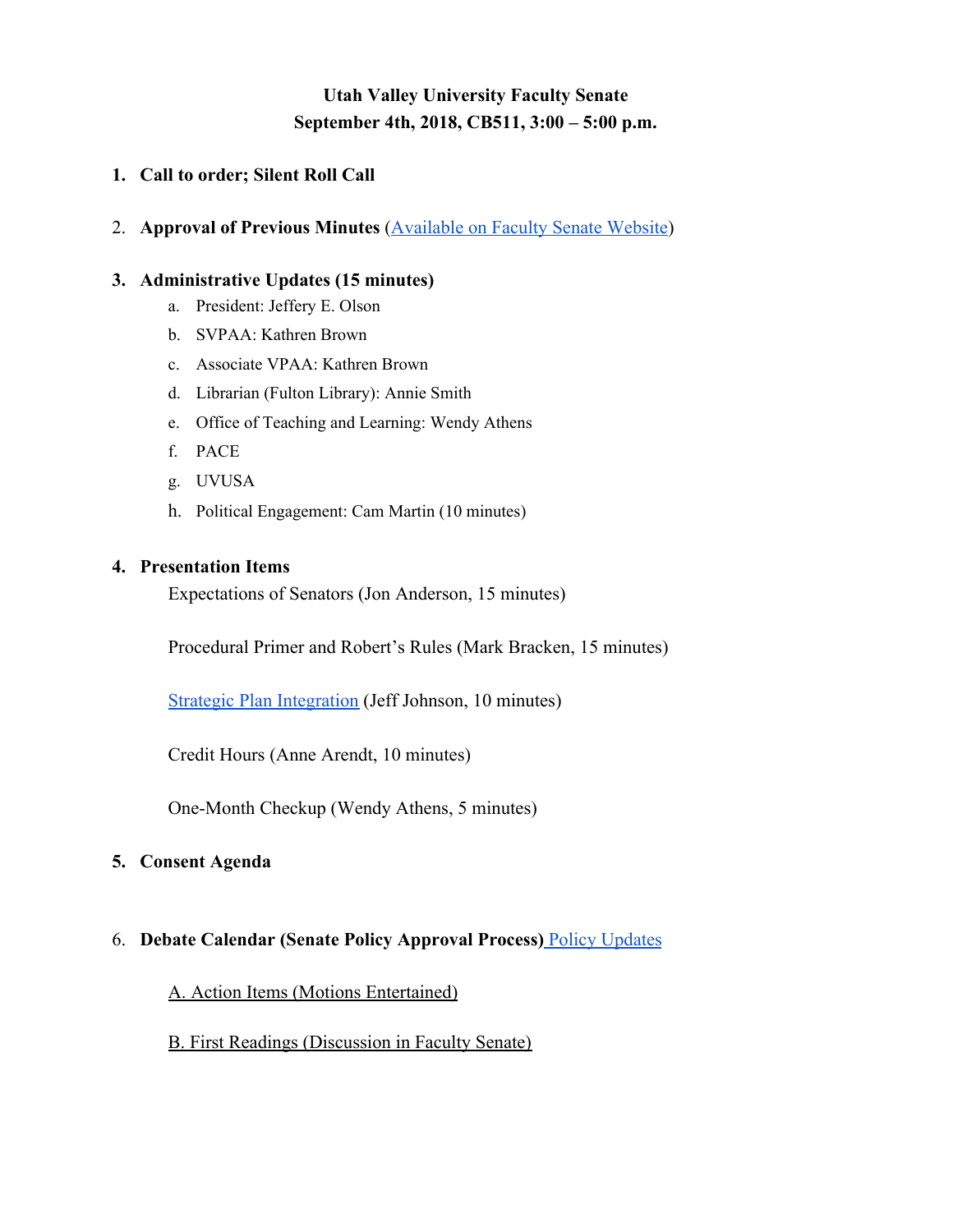C. Informational Items (Coming to next Faculty Senate meeting)

[Policy 114:](https://policy.uvu.edu/getDisplayFile/5750edfc97e4c89872d95667) Conflict of Interest. Sponsor: Cameron Martin, Steward: Jeremy Knee. Comment on [Policy 114](https://docs.google.com/document/d/12rHjw8oK4n8NpUW5D0kdzkTm3p8gmB0p8SRM-X5VCsA/edit?usp=sharing). (Jeremy Knee, 5 minutes). [Policy 204:](https://policy.uvu.edu/getDisplayFile/5750f3b597e4c89872d95677) Appropriateness of Expenditure. Sponsor: Val Peterson, Steward: Jacob Atkin. Comment on **Policy 204**. (Sam Winterton, 5 minutes). [Policy 608:](https://policy.uvu.edu/getDisplayFile/59a85ccf568009ec588136ff) Internship Program Requirements and Implementation. Sponsor: Jeff Olson, Steward: Kat Brown. Comment on [Policy 608](https://docs.google.com/document/d/104BaCgzE6enwdXVG_xb14-eBJ6YpTWscXfeSr41FhMA/edit?usp=sharing). (Kat Brown, 5 minutes) [Policy 542:](https://policy.uvu.edu/getDisplayFile/59f24d4f02c8709e04dcd10f) Student Records Access (Student Privacy/FERPA). Sponsor: Kyle Reyes, Steward: Alex Marshall. Comment on [Policy 542.](https://docs.google.com/document/d/1D6YCH3nnrOo2U54VVy0ySAQg8YZA0V1Wx5x5Jgpi-RI/edit?usp=sharing) [Policy 543:](https://policy.uvu.edu/getDisplayFile/59f24de302c8709e04dcd111) Use of Student SSN as Student IDs (Deletion). Sponsor: Kyle Reyes, Steward: Alex Marshall. Common on [Policy 543.](https://docs.google.com/document/d/19r-GR9-CAoFt_4jFVRNjoGydl0iuCG8PCVKQSqgySQ8/edit?usp=sharing)

D. Progress to Further Stages (Informational Only)

Policy 705: Unmanned Aircraft Systems. Sponsor: Val Peterson, Steward: Robin Ebenmeyer. Contact steward or [Cara O'Sullivan](mailto:Cara.OSullivan@uvu.edu) with comments.

## **7. Action Calendar**

A. Action Items (Motions Entertained)

Rank Advancement Date for Departmental Rank Criteria Submission (Jim Pettersson, 5 minutes)

## B. First Readings (Discussion in Faculty Senate)

C. Informational Items (Coming to next Faculty Senate meeting) Placement of the General Education Committee (Standing Committee of Faculty Senate, Sub Committee of Curriculum, Faculty Senate Committee, etc.)

## **8. Standing Committee Reports**

- 1. Special Assignments & Investigations, Pauli Alin:
- 2. Service & Elections, Sandie Waters:
- 3. Curriculum, Sean Tolman:
- 4. Retention, Tenure, Promotions & Appeals, Jim Pettersson:

## **8. Other Committee Reports**

1. Re-Envisioning the Undergraduate Experience, Jon Anderson